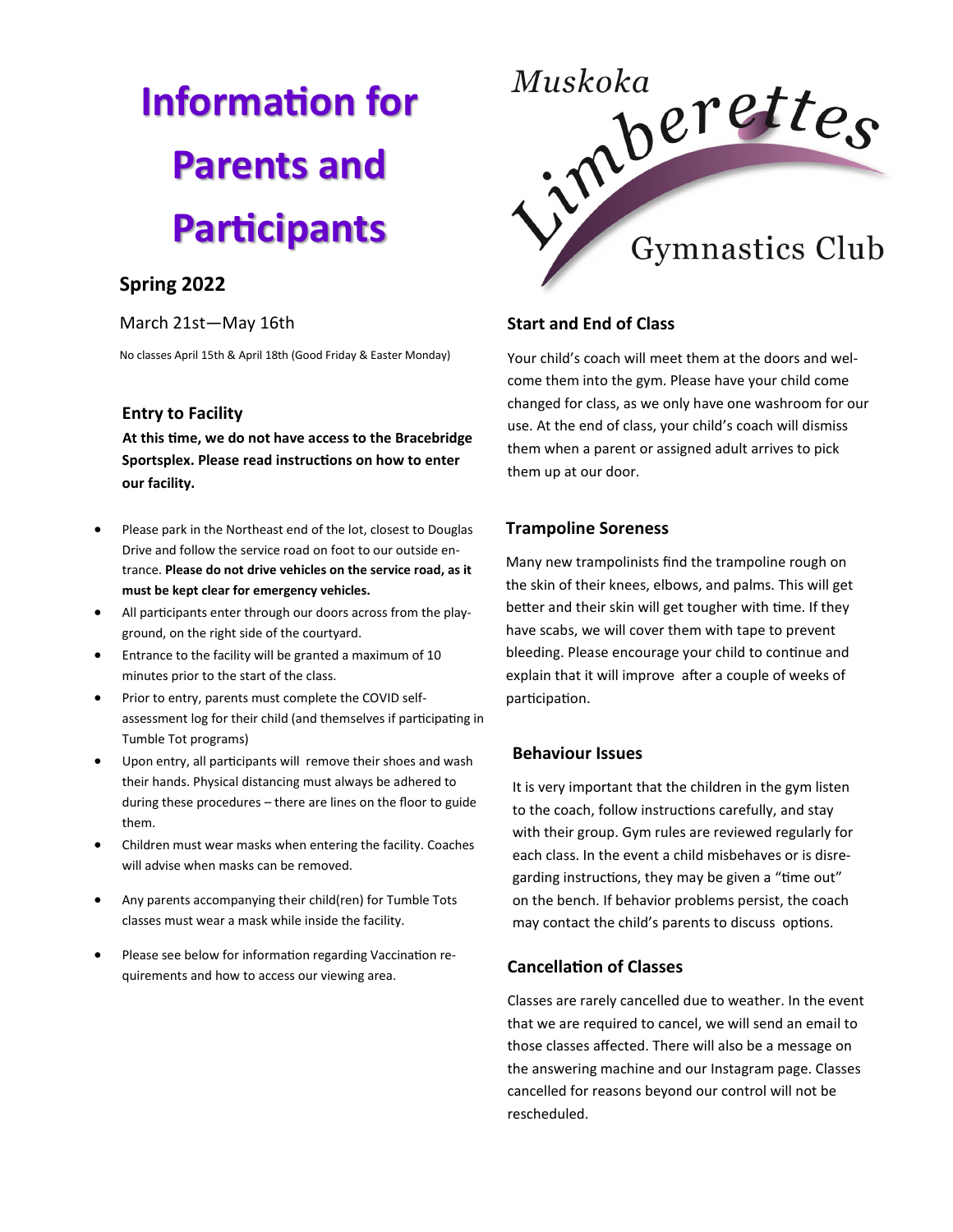### **COVID-19 Protocols**

**As directed by the Government of Ontario, Gymnastics Ontario, and the Simcoe-Muskoka District Health Unit, we will be adhering to the following protocols:**

- All coaches and parents will wear masks in the gym.
- Participants will wash their hands after each event.
- All hard-surfaced equipment will be cleaned regularly and the gym will be fogged at least once a day.
- Participants are to stay home if they are unwell.
- Anyone entering our facility must complete a Waiver and Declaration.
- **Proof of Vaccination—please review the attached information on the requirements for entry.**

In the event that the Province of Ontario mandates a facility closure due to COVID-19, a credit will be placed on your account for any remaining classes. **Refunds/ credits will not be issued for classes missed due to illness.**

**Please be aware that these protocols will often change and we will keep you updated as necessary.**

Any participants or coach who develops COVID-19 symptoms while at home will be asked to complete the online Ontario Health assessment https://covid-19.ontario.ca/school-screening/and follow instructions. Any participant or coach who develops COVID-19 symptoms while at gymnastics will be immediately separated from others until they are able to go home and test and/or isolate.

Coaches with symptoms and parents/guardians of children with symptoms are directed to use the online Ontario Health assessment and follow the procedures as outlined.

#### **General Clothing for All Participants**

- All athletes can wear shorts and a t-shirt, a gymnastic leotard, leggings, or jogging pants.
- **No** spaghetti strap tops, skirts/tutus, or shorts with buckles, buttons, or belts are allowed.
- Please leave all jewelry at home. Dangling earrings, necklaces, bracelets, anklets, and watches are not allowed. **We are not responsible for any items left in the gym**.
- All long hair must be tied back (boys and girls).
- Trampoline athletes may wear **CLEAN** socks; gymnastic participants must have bare feet.

#### **Withdrawals and Refunds**

- If you choose to withdraw from a class before the program begins, you can request a refund for the class amount less a \$15.00 administration fee. You may also request a credit on your account for future use with no administration fee. Credits may be used by any member of your family for classes, camps, or pay-as-you-go classes. The G.O. fee is nonrefundable.
- If you choose to withdraw from the class up until four weeks into the session, you may request a refund less the prorated classes and the administration fee or you may transfer the unused fees to your account as a credit, with no administration fee.
- If you choose to withdraw from a class AFTER four weeks of the session, you will only receive a credit toward future classes.

**If you have any questions, please contact us at (705) 640-0099 or muskokalimberettes@gmail.com**